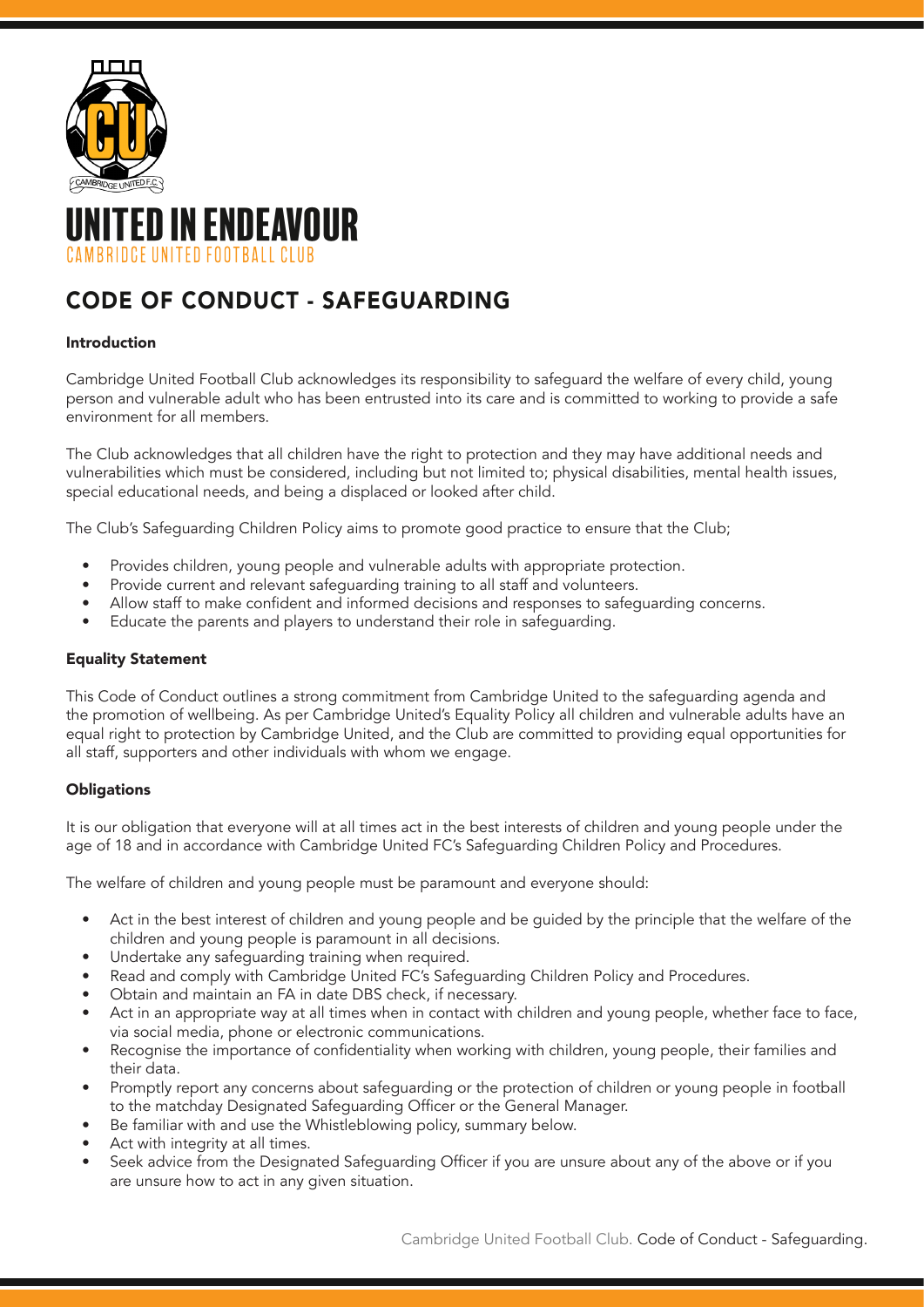**Whistleblowing** 

Any whistleblowing by staff, volunteers and participants will be dealt with in accordance with Cambridge United's Whistleblowing Policy. Cambridge United is committed to ensuring that no member of staff should feel at a disadvantage in raising legitimate concerns. Any concerns around safeguarding should be raised by staff under protection from the Whistleblowing policy.

Any adult or young person with concerns about a colleague can "whistle blow" by contacting The FA Safeguarding Team on 0844 980 8200 ext. 4787, or by writing to The FA Case Manager at The Football Association, Wembley Stadium, PO Box 1966, London SW1P 9EQ or alternatively by going direct to the Police, Children's Social Care or the NSPCC.

## Social Media

- If any personal account is set to private, you must accept the official Cambridge United Football Club Twitter (@CambridgeUtdFC) as a follower/friend for monitoring purposes.
- All personal accounts will feature a disclaimer to state the comments made are the opinion of the individual and in no way represent the views of Cambridge United Football Club.
- You will not use any foul, offensive or derogatory language on any social media site.
- You will not post any inappropriate content, including images, to any social media site.
- You will remember that at all times they are a representative of Cambridge United Football Club and will act in a professional manner, both in person and via the internet.

#### Key Contacts and Helpful Resources

Cambridgeshire FA

- County FA Designated Safeguarding Officer Diane Bradshaw: 01223 209021
- The FA CRC Unit: 0845 210 8080

http://www.cambridgeshirefa.com/volunteer/safeguarding www.TheFA.com/footballsafe - footballsafe@TheFA.com

#### NSPCC

- NSPCC 24 hour helpline for advice on 0808 800 5000
- Text 88858
- Email help@nspcc.org.uk

Local Authority Designated Officer (LADO) team:

• Contact LADO@cambridgeshire.gov.uk

Telephone contacts:

- 01223 727967;
- Out of Hours Emergency Duty Team: 01733 234724.

Cambridgeshire and Peterborough Safeguarding Board:

https://www.safeguardingcambspeterborough.org.uk/concerned/

- CAMBRIDGESHIRE Children's Services: 0345 045 5203/Adult Services: 0345 045 5202
- PETERBOROUGH Children's Services: 01733 864180/Adult Services: 01733 747474
- Emergency Duty Team (Out of Hours): 01733 234724.

## Complaints and Appeals

Any staff, volunteers and participants who have any complaints regarding Cambridge United's safeguarding should refer to Cambridge United's Complaints and Appeals Policy. Cambridge United welcomes complaints that